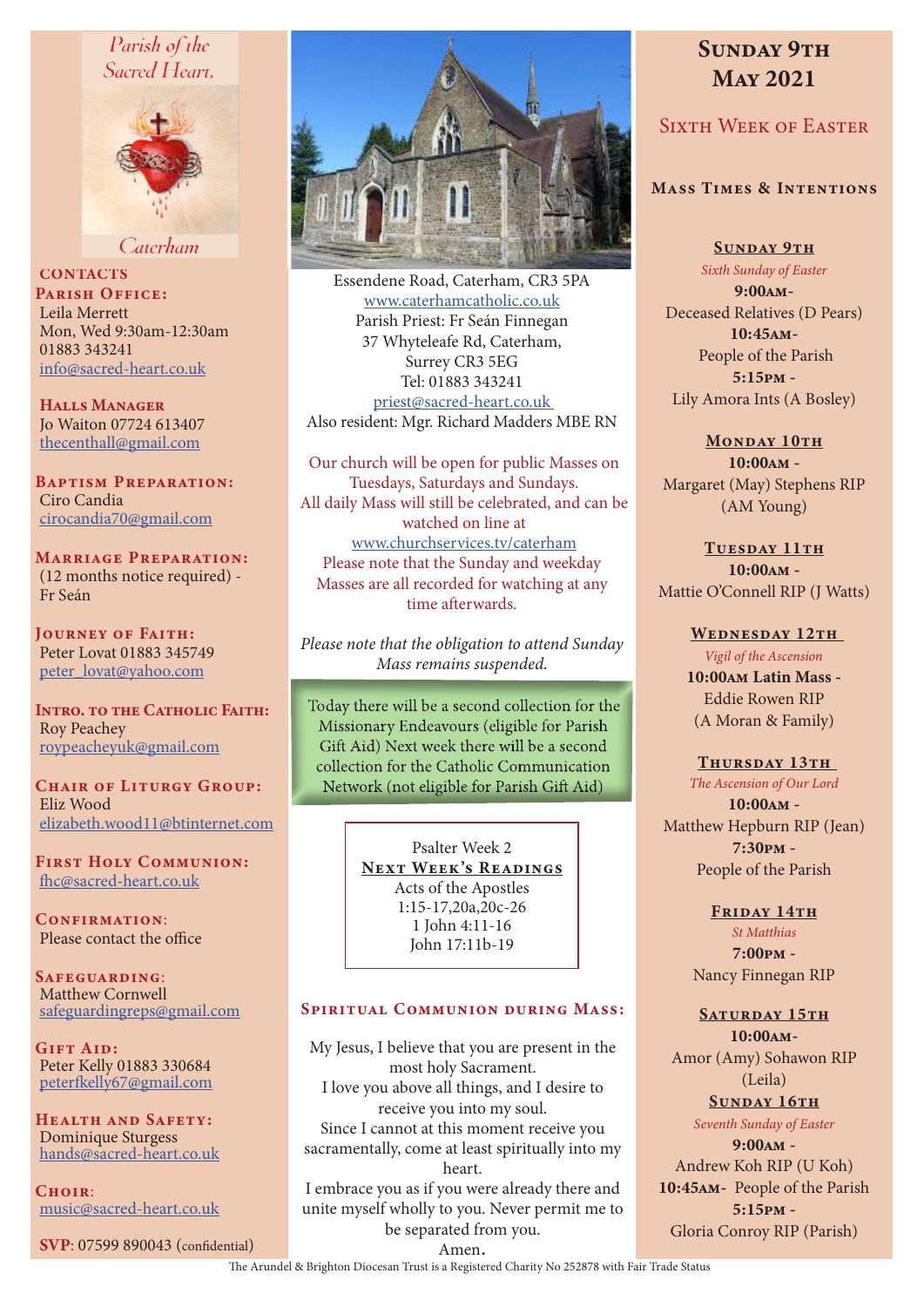Your Prayers are requested for the following people who are ill or housebound: Jimmy Mullen; Eileen, Mel & Rose Lattimore; Bryan Smith; John Gilford; Tabitha Harrison; Joe Kelly; Charmaine Wise; Richard Sowa; Val Williams; Emma Newton; Charley Lunn; Ursula Koh; Fr John Hartley; Maribel Chambers; Patricia Howlett; Reef Albert; Peggy Wheeldon; John Monk; Liz Leake; Sandra; Pascal Périssat; Holly Osman; Edmond Kelly; Julian Gavin; Emma Cook; Susie; Shirley Clarke; Colin Fields; Mary Power, John Lowrie, Pat Boyle, Breda Sharpe & Malcolm Harmes.

#### • You did not choose me: no, I chose you to go out and bear fruit, fruit that will last

`At times, the road steep and narrow – but there is no need to fear, for chosen by God, we walk in His love. God, in the person of His only Son, gives new life and we are guided by the Holy Spirit, strengthened through the sacraments. Each and every one of us has 'some definite purpose', as St. John Henry Newman reminds us. We are chosen and loved by God.` *a quote from Bishop Richard Moth's weekly message.*

## Prayer by Blessed John Henry Cardinal Newman

God has created me to do him some definite service; he has committed some work to me which he has not committed to another. I have my mission – I may never know it in this life, but I shall be told it in the next.

I am a link in a chain, a bond of connection between persons. He has not created me for nothing. I shall do good. I shall do his work. I shall be an angel of peace, a preacher of truth in my own place while not intending it – if I do but keep his Commandments.

Therefore I will trust him. Whatever, wherever I am, I can never be thrown away. If I am in sickness, my sickness may serve him; in perplexity, my perplexity may serve him; if I am in sorrow, my sorrow may serve him. He does nothing in vain. He knows what he is about. He may take away my friends. He may throw me among strangers. He may make me feel desolate, make my spirits sink, hide my future from me – still he knows what he is about.

#### • This weeks Collection – the Missionary Endeavour of the Diocese

For many years the Diocese of Arundel and Brighton has supported the parishes of Chulucanas in Peru. Many of the priests of the A&B Diocese have spent some time working in these parishes. For the people of Chulucanas having a weekly mass would be a luxury.

#### A MESSAGE FROM MADABA

Thank you. You bring joy and happiness for Iraqi refugees in Jordan. We all really appreciate you because you think about us.

> May angels protect you. May sadness forget you. May goodness surround you. May God always bless you.

Christ has risen, truly risen and we are witnesses to that.

Happy Easter to you all, Rivin Qiyaqoz

Fr Firas writes " this week we hope to finish preparations of the place for the foodbank".

#### **SCAMS**

Since the beginning of the pandemic the number of scams has risen by 400%.

To make policing these scams even easier, the National Cyber Security Centre (part of GHCQ) has set up a Suspicious Email Reporting Service. All you have to do is forward dodgy emails to report@phishing.gov.uk. If you have a hunch it might be a scam report it and help them to act quickly.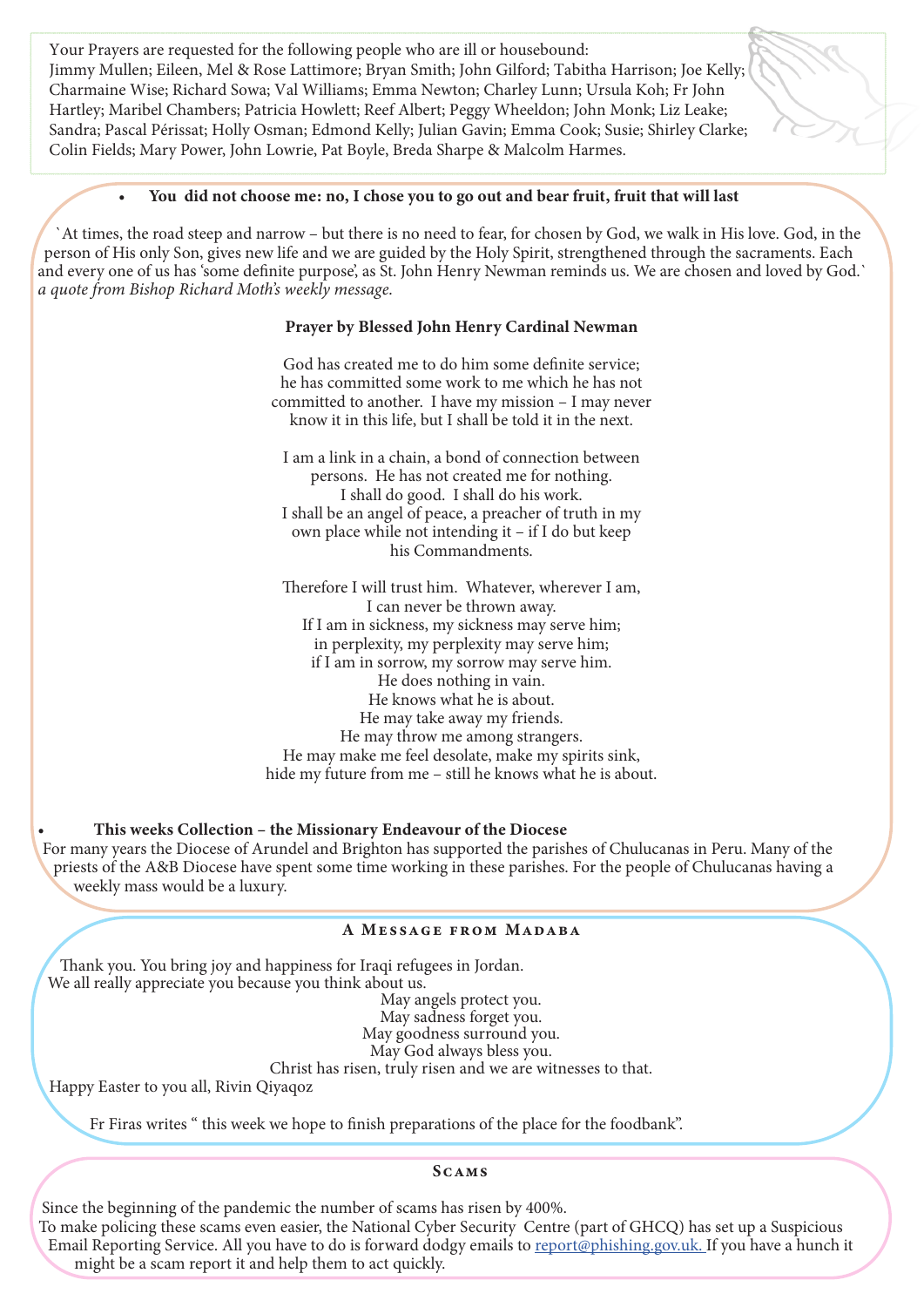# PUBLIC MASS

As we open up the Church for all Masses and we start to welcome back more Parishioners we would like remind everyone of the Social Distancing measures in Church.

Please note that to attend Mass here at the Sacred Heart you need to have a Parish Track and Trace number which can be obtained from the office. It is compulsory to for everyone aged 11 and over to wear a face covering inside the church, your face covering should cover your nose and mouth.

On your arrival at church we ask that only one person or bubble enters the porch at a time to allow hand sanitisation and to give your track and trace number to the Steward on duty; you will then be shown to a seat in the church. Please remain where you are seated - if you are a single or a couple please stay seated at the end of the pew and do not move to the middle of the pew - as services become busier this is particularly important as we welcome more parishioners in.

When kneeling during the service please kneel at your pew and do not lean on the pew in front of you unless the person in front of you has also knelt to maintain a safe distance.

At Communion you will be guided by a steward when to leave your pew and we ask that you move swiftly to down the aisle whilst maintaining a safe distance from the person in front of you. Please lower your mask as you get to the front and stretch out your hands as far as possible to receive Holy Communion.

After Mass a Steward will guide you when to leave and we ask that you exit the Church straight away to avoid overcrowding in the porch area.

A note for parents: Although toilets are available this is for emergency use only as you will need to clean after they have been used; and for this reason children under 11 must be accompanied when using them. We also ask that you please do not allow your children to climb over the pews or play in the area where you are seated as this can be uncomfortable for other Parishioners in the current pandemic. Finally if you need to take your child out of the Church please be aware that you can not stay in the porch with them and a steward will ask you to take them outside.

*Please note the Parish has made every effort to enable social distancing in the Church. COVID-19 is highly contagious and is known to spread mainly from person-to-person contact. By attending the Sacred Heart, you agree to abide by the procedures established by the Parish to protect Parishioners and Volunteers.*

# Introduction to the Catholic Faith

Are you new to the Catholic Church or would you like to learn more about your faith? If so, you would be very welcome to join our 'Introduction to the Catholic Faith' group which meets each Wednesday evening from 8-9pm via Zoom. Everyone is welcome.

To find out more, see sycamore.fm. To find out more about the group or to get the Zoom link, please email Roy Peachey - roypeacheyuk@gmail.com

#### J o u r n e y o f F a i t h

"St Peter is surprised that the Gentiles received the Holy Spirit" - why? Join us to find out! Time: May 12th, 2021 8:00 - 9.00 PM London https://us02web.zoom.us/j/6986253866 Meeting ID: 698 625 3866

# Gift Aid Annual Statements

Annual statements of your Gift Aid donations for the tax year 2020/21 will be e-mailed to all donors in the first week of May. If you have not received yours by May 9th, then it is because we do not have your e-mail address or you have not given your consent for e-mail statements. If you have not received yours and would like it by e-mail, please contact the Parish Gift Aid Organiser at peterfkelly67@gmail.com. All remaining statements will be sent out by Royal Mail at the end of May. Please note that these statements do not include any donations made via the parish MyDona website, nor via our contactless machines. Statements for these donations are emailed to you at the time of donation and need to be retained. Thank you to all Gift Aid donors for your generous support over this last, difficult, year which has yielded more than

£12,000 extra to the Parish on top of the donations made.

# WEEKLY OFFERING

If you would like to make your weekly offering (though of course there is no obligation or expectation to do so), you are welcome to save it up until you are able to come to Mass, or you may put your envelope through the Parish Office door. Alternatively, you can donate online. This donation page works across browsers, on mobile, desktop and tablet devices. https://portal.mydona.com/assets/webPay/index.php?cid=27